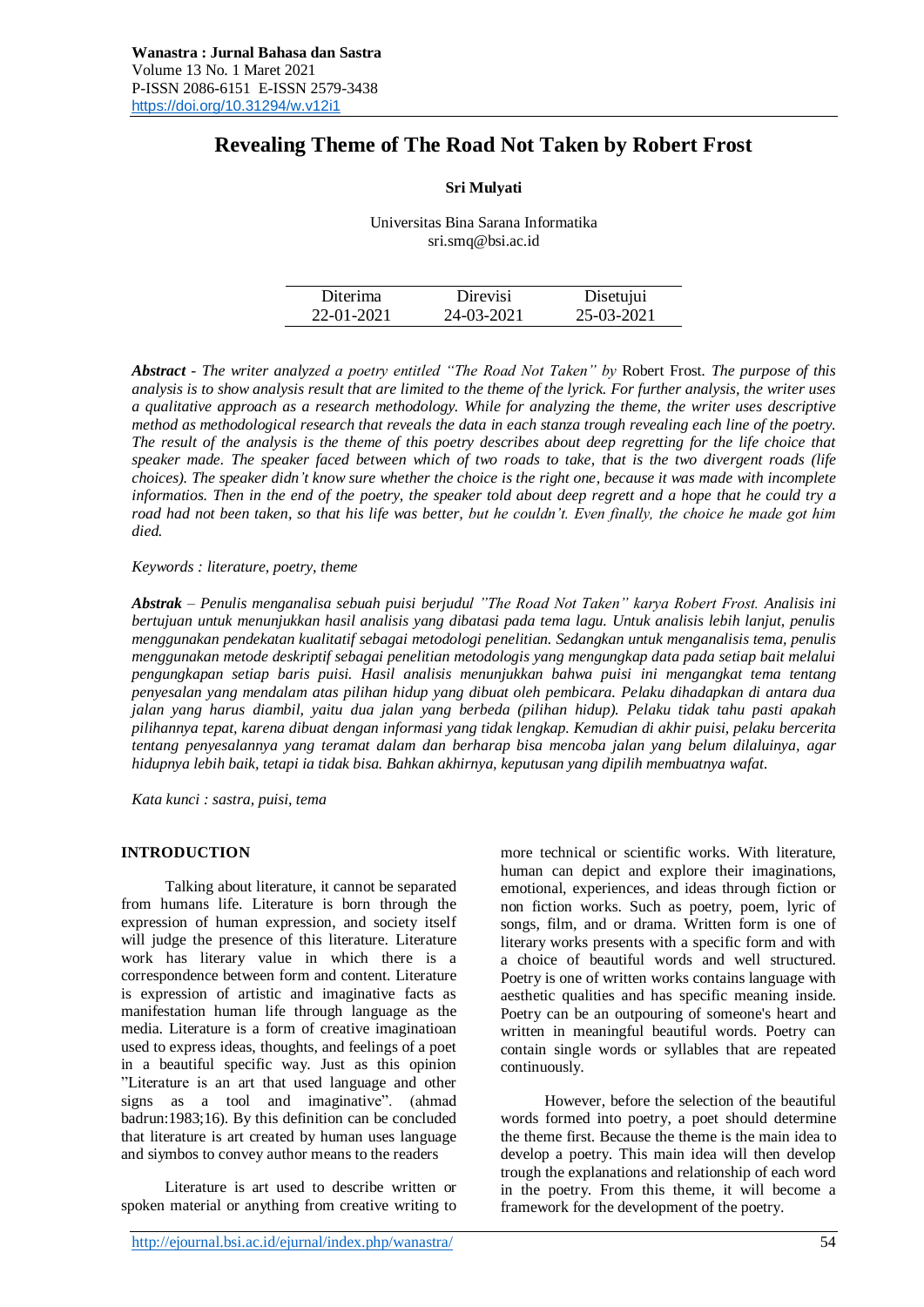Every written works or discussion has a point of thought or discussion. This point of thought or subject matter will be the basic idea in writing. Thus, the writing will not deviate from the predetermined purpose. This basic thought or idea is called a theme. On the other words, theme is the base step for a poet develop poetry. Theme is also determine the words choice that poet will use in developing poetry. If the theme is about love, the words choice used is also about love.

The existence of a theme is very important for determining whether the poetry is good or not. With a theme, a poet knows what he wants to write about. For that reason, the theme must be presented as well as possible so that the reader can more easily understand the author's intent and purpose. The word 'theme' comes from *Greek* which mean 'to place' or' to put' according to the meaning of the word 'something that has been depicted' or' something that has been placed. Keraf opines that "A theme is a formulation and topic that will be used as a basis for discussion and objectives to be achieved through the topic." The topic or subject of this discussion puts a goal to be conveyed by the author. By stating the topic, it means that the author has stated the intent and purpose of the conversation. (Keraf, 1994:107- 108). By the above opinion, it can be concluded that theme is poet meant conveyed trough words order to develop poetry. Theme as the base element determines the result of the poetry. Edward Arlington Robinson in Beach and Marshall (1991: 389) explains that the content contained in poetry is the poet's emotional reaction which is displayed through language. This emotional reaction is poured through the words that have been arranged as attractive as possible to form a series of lyrics that represent the feelings of the poet. According to the above opinion, it can be concluded that the content of poetry is poet's emotional expression which describes through words. The words order put in specific way as beautiful as possible that represent poet's feelings or imaginations.

Finoza emphasizes that a theme is the main thought, idea, or idea that will become the background and encourage someone to write their essay. Thus, if someone thinks about something or determines a theme, of course there is a certain purpose or objective. This is what underlies the background (intent, objective, target) written into his writing. (Finoza, 2008:215). From above opinion, it meants that theme is the main idea which will becoma the basic of the poetry to stimulate poet to write his idea with certain intention. Theme is like a way that directs a poet to pour chosen words becoma poetry. Related to the theme as a central idea, Baribin in Wahyuningtyas and Santosa explain that a theme is a central idea, something to be fought for in a writing or a work of fiction. It is clear that the theme is the main idea or central idea of the author in

the work he makes based on the goals the poet or writer wants to convey. ( Baribin and Santosa, 2011: 2-3). It means that a theme consists of a number of ideas or groups of ideas embodied in a work. Thus, themes can not only be assembled through a series of words, but groups of ideas or groups of ideas that support the objectives of the discussion. This is done so that the theme becomes and more alive. With a good theme, it will reflect the views or thoughts of the author. With a theme, it is easier for readers to grasp the idea or group of ideas the writer wants to convey.

Poetry consists of lines and stanzas with chosen words, emphasizes the harmony of the sounds of the language and the equivalence of the sounds. The difference between poem and poetry is only in form. Poetry can be an outpouring of someone's heart and written in meaningful beautiful words. Poetry can contain single words or syllables that are repeated continuously. Knickerboker & Reninger, (1963; 307) says that "poetry is the hymn of praise". Good talk about poetry is nevertheless rare and even the best of it will rest on fallow ground until we ourselves have learned how to penetrate the inner life of a few poem". By above opinion can be concluded that poetry is a media that not only to express the feeling of the poets but also to make us get into these feelings about the things, persons, situations or ideas in the poem.

According to Reed (1946:92) in Barnet, Berman, and Burto (1961); "poetry is attempts to put into words feelings and thoughts. Poetry also attempts to do this in a manner which will make a memorable impression; it uses memory, devices, and ideas, such as figure of speech, rhyme, and rhythme. Poetry was chosen either because of its documentary importance for a full understanding of the periods and the works of the majors poets because of its intrinsic excellence. It means that poetry is describing feelings, reactions, and attitude of the writer about daily life of human beings or poetry can also talk about the fact of social life which will make a memorable impression". According to Landy (1984:413), states that poetry is musical or at least rhythmic speech. It is also usually a harmonious speech employing words whose sounds echo each other or blend well. It may even be set to music, to be chanted or sung rather than simply spoken. By this definition, it means that poetry is words composition that ordered with rhyming lines, implying ideas, and its meaning has connection each other. It is also can be ordered in a song. And it will much easier to be remembered by the readers rather than a paragraph on textbook or other sources.

Poetry and poem are different than other types of literary works. They are not only has characteristic which makes them different than ordinary speech or writing, but also the rhythm is unique, and there is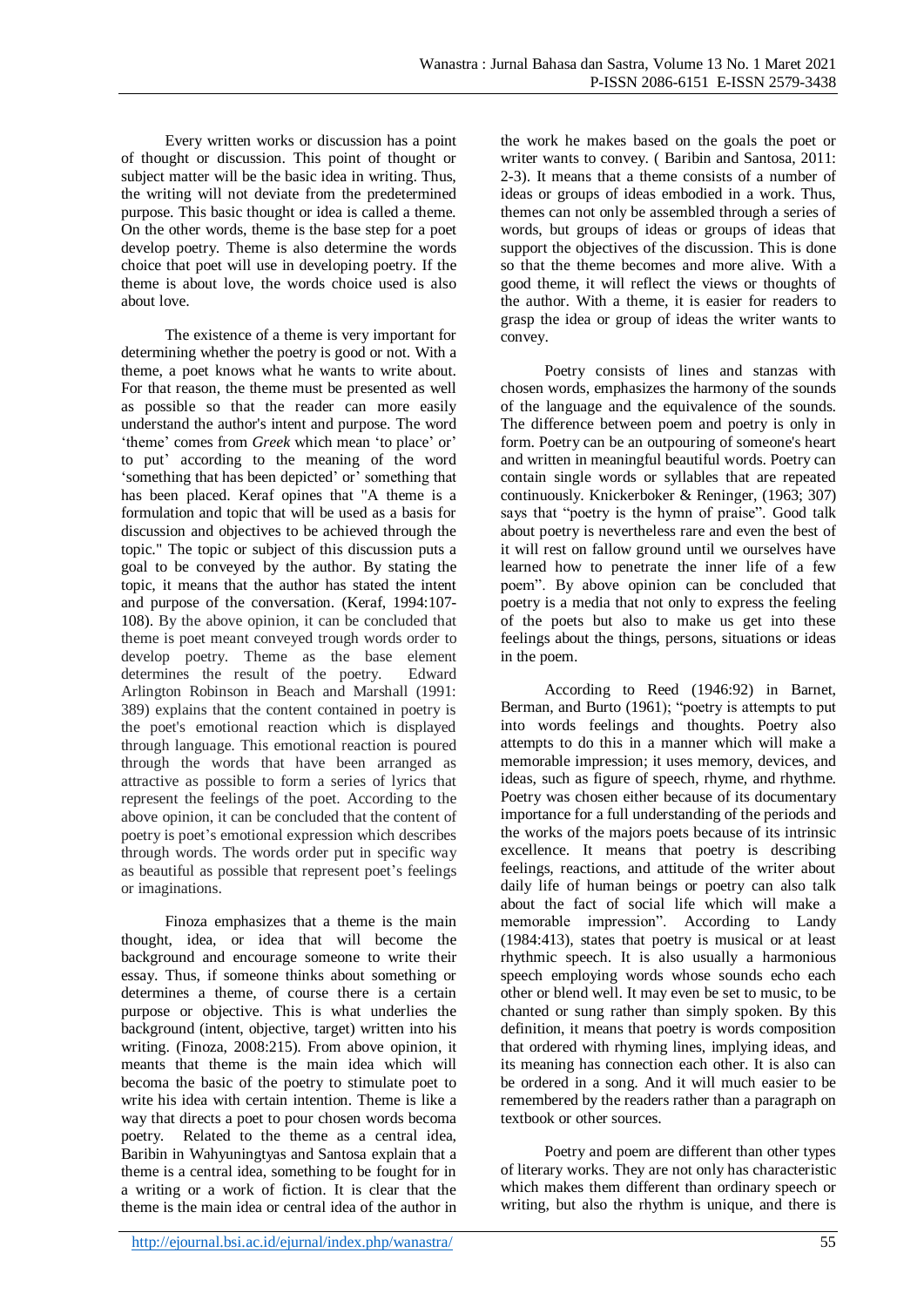**FINDING AND RESULT**

**1.Robert Lee Frost**

the "*The Road Not Taken*" by Robert Lee Frost.

Robert Lee frost was an American famous

Thomas and Frost became close friend and

often went on walk together. After Frost returned to New Hampshire in 1995, he sent Thomas an early copy of "*The Road Not Taken*". Thomas took the poetry seriously and personally, and probably important in Thomas's decision to enlist in world war I. Then Thomas was killed two years later in the battle of Arras. Most of Robert Frost works use figurative language, such as metaphor, symbol, and irony. "*The Road Not Taken"* created in 1916. It is the most popular poetry of Frost. This poetry consists of four stanzas with five lines on each, with rhyme scheme

poet and was honored frequently during his lifetime. He is the only poet who received four 'Pulitzer Prizes'. It is the highly regarded award in the field of print out journalism in the United States. This award is also given for achievements in the fields of literature and musically composition*s.* He was born in 1874 and died in 1963. He dedicated his life in literature field especially for poetry. "*The road not taken*" inspired from his friend's real story, Thomas

beauty in it. Poetry is a form of spontaneous overflowing creations of a poet in expressing his experiences, feelings, thoughts, or ideas through beautiful words which tend to have connotations.Poetry or poem are defined as a form of literary art evoked in language. It can be written on its own or in combination with other arts as poetic drama, lyrical poetry, and prose poetry. Poem is the arrangements of words contain meaning and musically elements. It is a piece of writing expresses poet's thought in order to set a mood. It can be happy or sad, simple or complex.

# **RESEARCH METHODOLOGY**

## **1.Approch of the Study**

In doing research, the writer uses qualitative approach as approach of research methodology. Qualitative approach used because this approach describes and provides the assumption and procedures used detail. Qualitative approach is the method which does not use statistic data. It is associated to hypothesis generating and developing an understanding. This approach will make this research get deeper information and will be easy to collect the data. "Qualitative methods (or approaches) the human and social sciences offer several traditions. These traditions may be method types for data collection analysis, and reporting writing, or overall designs that include all phases in the research process". (Creswell, 1944) Based on the definition above that qualitative method is the human's view through observation that get the fact after analyzing, collecting, reporting, and writing in researching data

## **2. Data Analysis**

In analyzing the data, the writer uses descriptive method. The aim of this method is to give a description of condition in a situation systematically, accurately, and factually. So, it will be easier to comprehend the meaning of the theme. Descriptive method is a method which is concise in order to get and to analyze data much easier that relate to the matter being studied. By using the descriptive method, the writer tries to find out the exact and enough description through process and object. Through this method the writer hopes the readers will get the real descriptions about theme in Robert Frost's poetry as well.

By revealing the data, the speaker will find its meaning in each line of every stanza of the poetry. So, the readers can understand more about what the poet means in the poetry. It is clearly that analyzing of the theme is one way to get the meaning of the poetry. It is also helps understanding what the poet wants to show to the readers. It can be used to find out the theme of

Thompson.

ABAAB and uses open form. Usually strong emotion of love, sadness, anger, or admiration come to mind for most people. Most poetry and poem do focus on those intense emotions. However, there is much more to poetry than the subject matter. The form which is the structure and shape of a poetry, usually plays a crucial role. The crucial roles in poetry are stanza and form.

To reveal the theme, the best way to define is by revealing each stanza through each line. Because the author intentions are in them by using figurative language. The author composed this poetry uses many signs, that's why the meaning cannot be seen by the sentences or literally. The readers must interpret it through each line. In order to find the theme, the writer reveals each line on its stanza as described after this section. Furthermore, in this part the writer explains the data by revealing each line that help finding the theme of "*The Road Not Taken*" precisely. Following are the presentation of the descriptions.

#### **2. The Road not Taken poetry**

#### **The Road Not Taken**

*Two roads diverged in a yellow wood, And sorry I could not travel both And be one traveler, long I stood*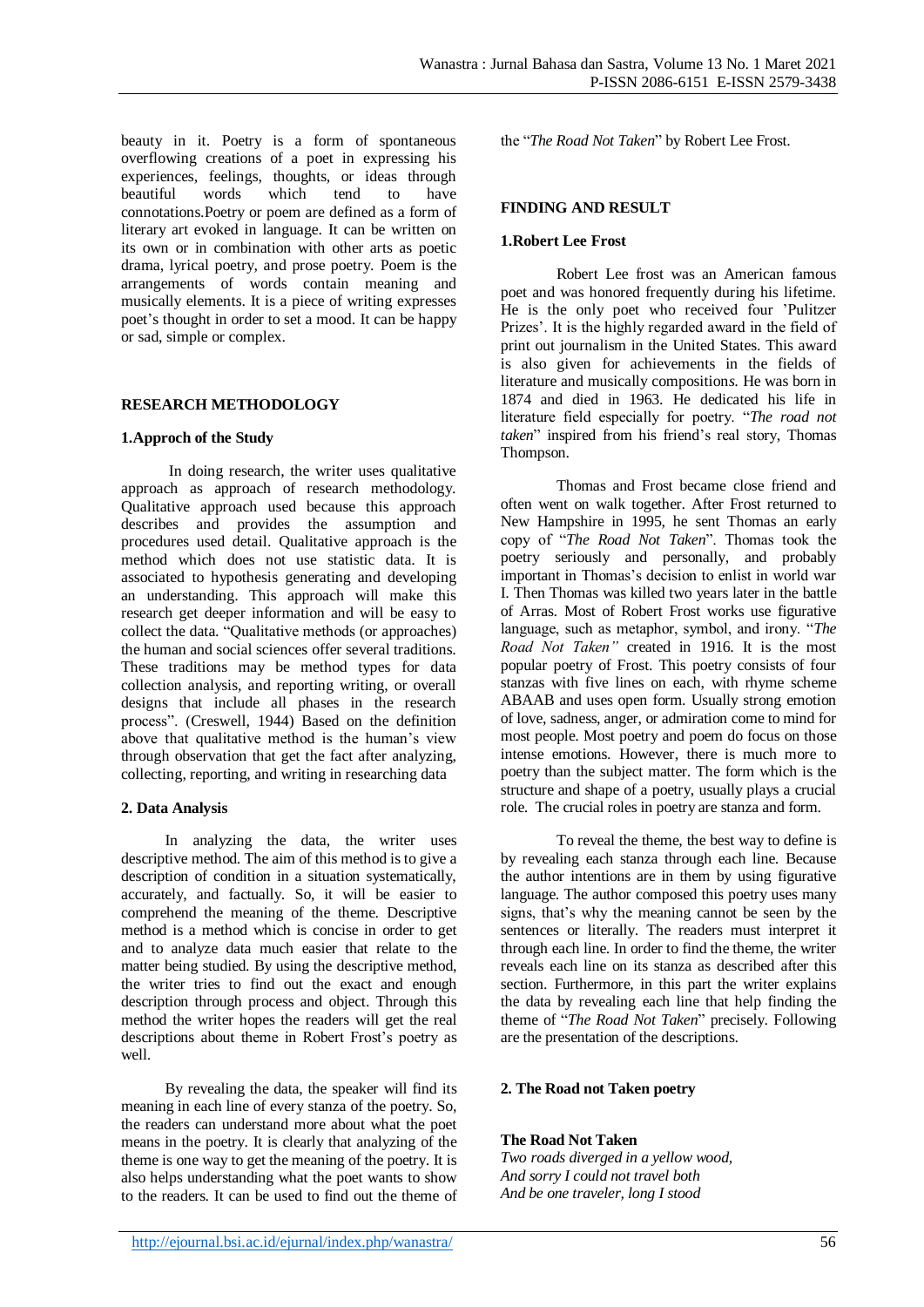*And looked down one as far as I could To where it bent in the undergrowth;*

*Then took the other, as just as fair, And having perhaps the better claim, Because it was grassy and wanted wear; Though as for that the passing there Had worn them really about the same,*

*And both that morning equally lay In leaves no step had trodden black. Oh, I kept the first for another day! Yet knowing how way leads on to way, I doubted if I should ever come back.*

*I shall be telling this with a sigh Somewhere ages and ages hence: Two roads diverged in a wood, and I— I took the one less traveled by, And that has made all the difference.*

## **3. The Presentation of the Description**

Start from the first line, "*Two roads diverged in a yellow wood".* It means that the speaker describes himself faced between which of two roads to take. Two confusing choices in his life. The word road refers to human choice in life. People must make a choice.

But the speaker couldn't take both roads, he thought it was impossible to choose both. As in second line *"And sorry I could not travel both*". Then he took one of the roads (choices) and lived it alone. As in third line" *And be one traveler, long I stood".*

In forth line "*And looked down one as far as I could"*, and fifth line "*To where it bent in the undergrowth;"*. These lines tell that before the speaker decided to take one of the roads in front of him with incomplete information. He pondered for some time. He considered that both options were equally good and will end beautifully. He tried to conclude by himself that no one had ever experienced bad and he was sure that he could get through it. Then the speaker finally chose one of the roads as in sixth line *"Then took the other, as just as fair*". He thought that the choice he made was the right one to do.

The speaker hoped that his choice was the better one and he lived it, as in seventh line *"And having perhaps the better claim".* The choice was good and seemed want to be chosen by him, as in eighth line *"Because it was grassy and wanted wear".* He really thought that it was a choice that must be made because they were seemed equally good. As in ninth and tenth lines *"Though as for that the passing there"* and "*Had worn them really*  *about the same".*

The speaker thought that both roads were same and had good endings, since it seemed no one had passed on them yet. As in eleventh and twelve lines *"And both that morning equally lay*" and "*In leaves no step had trodden black*". It turned out that his estimate was completely wrong. He was really sorry and wanted to try the another one on other day. It tells in thirteenth line "*Oh, I kept the first for another day!".* 

However, in regretting his choice along his time, the speaker also realized that it was too late and even he doubted about whether he could get recover or no. Those things are depicted in fourteenth and fifteenth lines; Yet knowing how way leads on to way" and "*I doubted if I should ever come back".*

The speaker regretted it deeply day by day along his journey, because the choice he took made him in a big trouble that he never wanted before. It tells in sixteenth line "*I shall be telling this with a sigh".* He always remembered, that years ago he faced a situation which brought him two face two roads (life choices). It tells in in seventeenth line "*Somewhere ages and ages hence:"*and there were two diverged roads (life choices), as in eighteenth line *"Two roads diverged in a wood, and I— ".*

Then the speaker took the one which seemed less travelled and thought it would have good ending. since he never heard bad news about it.as in nineteenth line" *I took the one less traveled by,"*. But in the beginning of his life journey, he began realizes that the choice he made changed it all. He had just realized that it was completely wrong.

In a fact, his life journey didn't like he imagined before. It changed his mood in living his life. It made him became a man who always grumbling and blaming himself, also regretting every day. It tells in twentieth line "*And that has made all the difference".* The speaker regretted why he didn't take the other road (life choice). If he took the road which had not taken, he was sure he would be fine and happy. It tells in twentieth line.

Then the history tells that the speaker choice was about became a soldier and it forced him to involve himself in a world war I in the battle of Arras. Finally, he died two years later in that war. This story caught the attention of most of people in US at that time. Even, the poetry is still become a famous poetry of Robert Frost.

## **4. Theme of The Road Not Taken**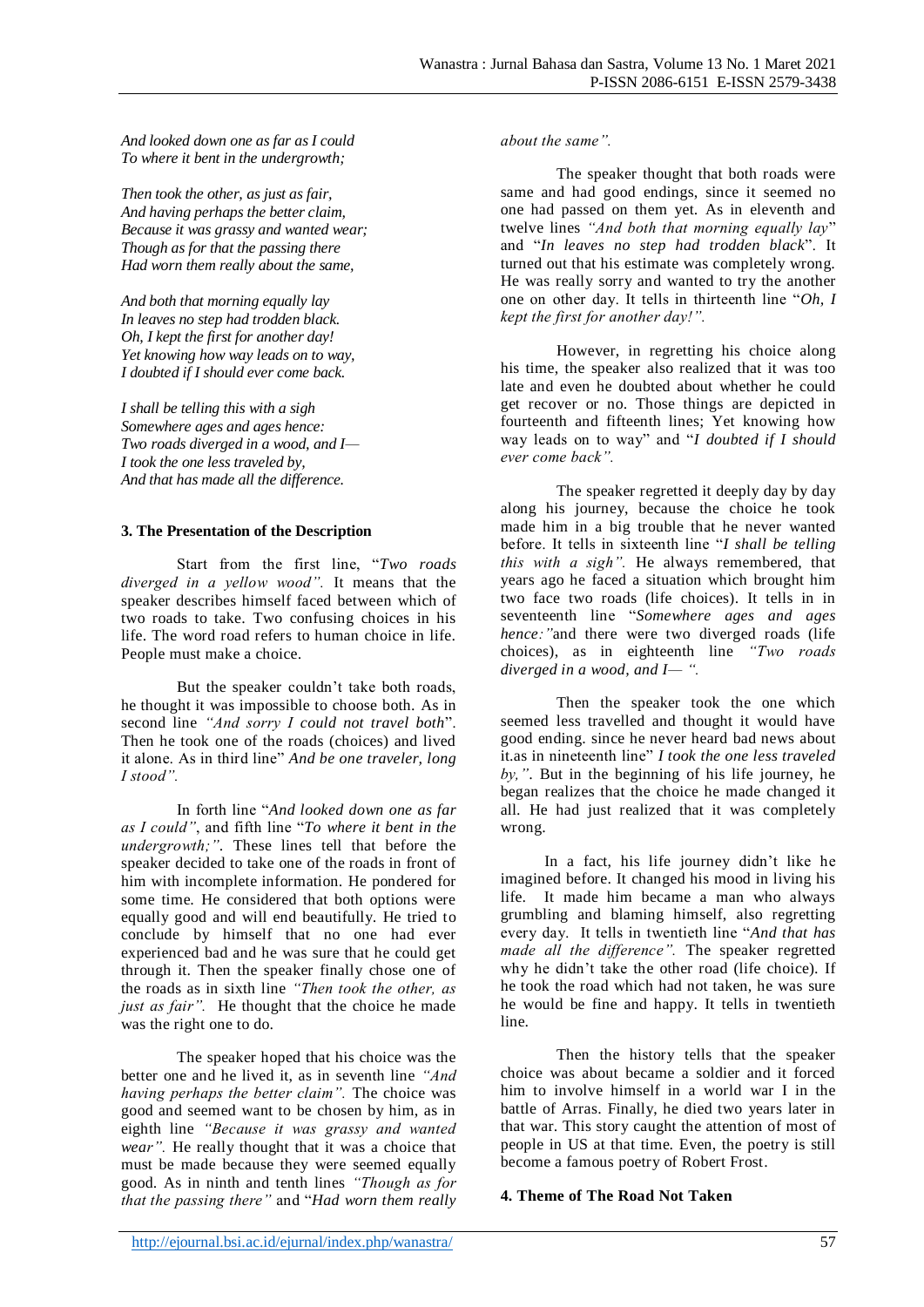The theme of this poetry describes about speaker choice facing a choice between which of two roads to take. The two divergent roads. The roads here refer to life choices which had faced years ago by the speaker, Thomas Thompson. This poetry inspired by real life story of Thompson. The poetry makes clear that every choice involved the loss of opportunity and that choices are painful because they must be made with incomplete information.

The speaker tried to gather as much as information as possible by looking down one road as far as speaker could see, but there is a limit to what a speaker could see because the road is bent. It means that it curves, leaving the rest of it out of sight. So, the speaker like anyone faced with choices and must make a choice, but couldn't know enough to be sure with choice is the right one.

By making a choice, the speaker will never get the chance to experience the other road and can never which road less travelled. The speaker hides his psychic pain that he saved the first road for another day. The speaker thought that both choices were equally good.

This poetry ends with deep regret. The speaker imagined the far future when he thought back to these choices and believes that it made all the difference. At first, the speaker was sure that the choice he made was the better one and he started the journey alone. After a while, in the beginning of his journey, he realized that he had made a wrong choice. He deeply regretted it, since seemed no way out to try another road, that is the road which was not taken by him. Finally, his wish to went back to the beginning, it was just a dream and buried with himself who was killed at the battle of Arras. The poetry shows that making that choice doesn't actually solve the speaker's problem.

Although at first, this poetry had made a misunderstand to the readers but This history sticks strongly to the Us people's minds, moreover when they read this poetry. Immediately, their memories are carried over to the atmosphere experienced by the Thomas Thompson at that time.

# **CONCLUSION**

First, this poetry describes about two divergent choices in speaker' life. The speaker had to take one of them. At first, the speaker thought that the choices were equally same, that is would have good endings. But, in a fact, the choice he made, didn't solve his problem. It even left deep

regret and got him killed.

Second, there's must be choices that have to take by people in this life. The choice is to determine the next step in life. It's just that, sometimes the choices make us confused between to take both choices or one of them. Such that the person choosing will never know if they made the right choice.

Third, everyone must aware that every choice may be a beginning but it is also an ending. Every choice has risks. So, before deciding a thing or more, it must be thought wisely. We must imagine whether it will end good or not.

Some advices say that if we doubt about something we have to take, it would be better to not continue. Because usually it will get us to bad endings, such the speaker faced, as told in this poetry.

# **REFERENCE**

- S, M. Z. (n.d.) kurniawan, m. s. (n.d.). text analysis of poetry in hand book teacher. authentic assessment book publisher erlangga, 1-11.
- (Mael, no date) Hidayat, R. (no date) 'ANALISIS PUISI DENGAN PENDEKATAN HERMENEUTIKA', pp. 61–68.
- Mael, M. R. (no date) 'Analisis Lirik Lagu "Honjitsu wa Seiten Nari"'.
- Mulyati, S.-. (2019). the Analysis of Five William Blake'S Poems. *Wanastra: Jurnal Bahasa Dan Sastra*, *11*(2), 113–120. https://doi.org/10.31294/w.v11i2.5414
- Prihantono, K. D., Bahasa, B., Jawa, P., Raya, J. E., & Whitman, W. (2014). *ANALISIS PENERJEMAHAN PUISI " I HEAR AMERICA SINGING " KARYA WALT WHITMAN : SEBUAH KAJIAN*. 173–186.
- Hidayat, R. (no date) 'ANALISIS PUISI DENGAN PENDEKATAN HERMENEUTIKA', pp. 61– 68.
- Mael, M. R. (no date) 'Analisis Lirik Lagu "Honjitsu wa Seiten Nari"'.
- Paper, A. (2007) The analyses of imagery, figurative language, and theme in modern english poetry.
- 'Syair al khansa sebuah analisa sastra = Al khansa poetry an analytical literature' (no date), p. 20392695.